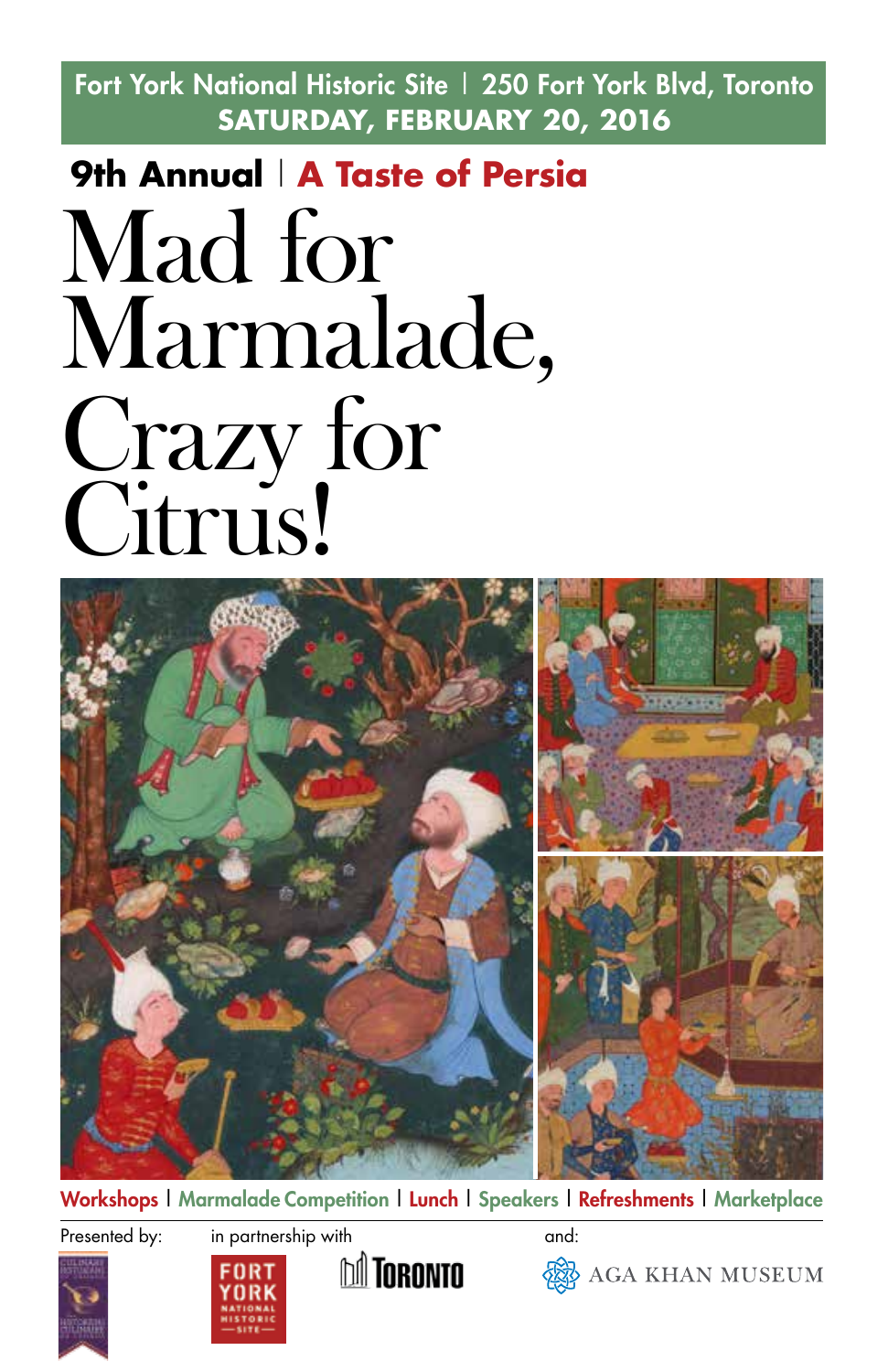## Fort York National Historic Site

Fort York is home to Canada's largest collection of original War of 1812 buildings and 1813 battle site. Located in the heart of downtown Toronto, Fort York is open year-round and offers tours, exhibits, period settings, and seasonal demonstrations. During the summer months, the site comes alive with the colour and the pageantry of the Fort York Guard. Fort York also provides a wide variety of education programmes for groups of all ages.





# Culinary Historians of Canada (CHC)

The Culinary Historians of Canada is an organization that researches, interprets, preserves and celebrates Canada's culinary heritage, which has been shaped by the food traditions of the First Nations peoples and generations of immigrants from all parts of the world. Through programs, events and publications, CHC educates its members and the public about the foods and beverages of Canada's past. Founded as the Culinary Historians of Ontario in 1994, CHC welcomes new members wherever they live.

#### **culinaryhistorians.ca C** @CulHistCan **@CulHistCanada**



#M4M2016 | #MadForMarmalade | #RedpathMarmaladeCompetition

**Front Cover Illuminations, clockwise from right** | Images © Aga Khan Museum *Firdausi Encounters the Court Poets of Ghazna,* Folio from the preface of Shahnameh of Shah Tahmasp; Tabriz, Iran, ca. 1520-40; Opaque watercolour, ink, and gold on paper

*The Three Sufis Dine with Shaykh Safi* (Detail); From a manuscript of Tazkira (Hagiography) of Shaykh Safi al-Din (d. 1334); Shiraz, Iran, September 1582; Ink, watercolour, and gold on paper

*The Finispiece of the Divan of Sultan Ibrahim Mirza* (Detail); Signed by Abdullah al-Shirazi; Mashhad, Iran, 1582; Opaque watercolour, ink, gold and silver on paper

#### **HOST INFORMATION ACKNOWLEDGMENTS**

## Mad for Marmalade, Crazy for Citrus 2016

#### **Organizing Committee**

Luisa Giacometti, *Program Chair, CHC* Bridget Wranich, *Program Officer, Fort York, and CHC Co-Founder* Shirley Lum, *Redpath Marmalade Competition Chair, CHC* Melanie Garrison, *Administrative Coordinator, Fort York* Sylvia Lovegren, *CHC* Cheryl Dilisi, *Fort York*

**Program Graphic Design** Mark D'Aguilar

**Flyer Design** Gianfranco Baldin-Venetus

#### **Website**

Michael Elliot, *Chair of Electronic Resources, CHC*

#### **Prizes**

Elizabeth Baird

#### **Social Media**

Melissa Beynon Alice Flahive Samantha George Shirley Lum

# **Workshop Presenters**

Melissa Beynon Neema Lakhani Mya Sangster Magdaline Dontsos Jan Main

Shayma Saadat

#### **Redpath Marmalade Competition Judges**

MaryCatherine Anderson Robert Henderson Emily Richards Kyla Eaglesham Christine Manning Yvonne Tremblay

Dana McCauley

#### **Speakers**

| Naomi Duguid                      | Mojgan Fay                                                                              | Shayma Saadat |
|-----------------------------------|-----------------------------------------------------------------------------------------|---------------|
| <b>Researched and prepared by</b> | <b>Dessert Course and Refreshments</b><br>Fort York Historic Foodways Program Officers: |               |
| Bridget Wranich                   | Melissa Beynon                                                                          | leva Lucs     |
|                                   | along with Fort York Volunteer Historic Cooks:                                          |               |
| Elizabeth Baird                   | John Hammond                                                                            | Sherry Murphy |
| Brenda Dalglish                   | Ellen Johnstone                                                                         | Mya Sangster  |

Peggy Mooney

Joan Derblich Rosemary Kovac Kathryn Tanaka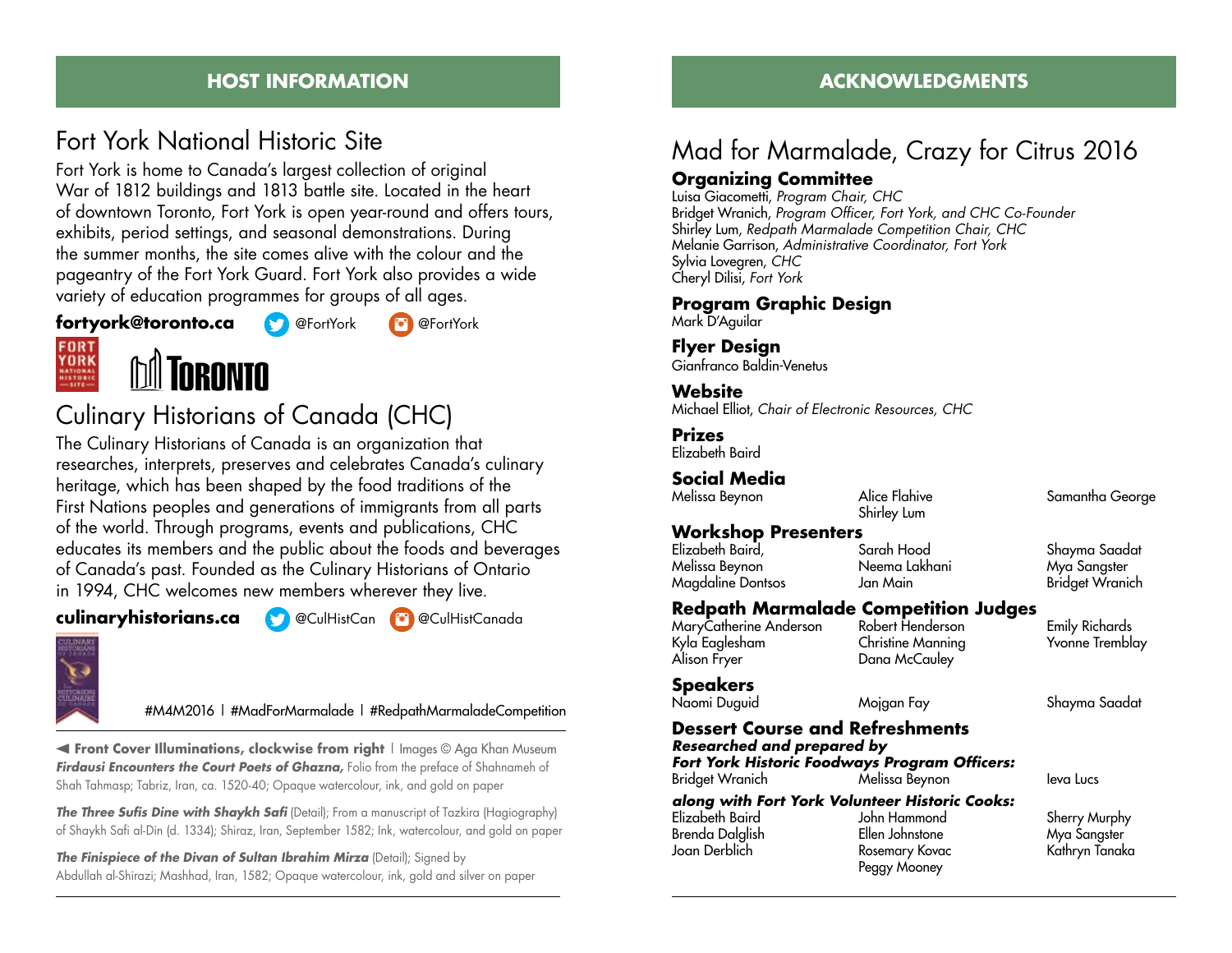#### **MORNING PROGRAM**

#### **9:00am**

Registration opens, refreshments Blue Barracks, Redpath Marmalade Competition entries accepted until 9:55am

Persian Breakfast: preserves, flatbread, feta cheese and pastries (by Roya Bakery), tea and coffee

#### **10:00am**

Welcome and Introductions

Luisa Giacometti, *Emcee*

Fiona Lucas, *President, Culinary Historians of Canada*

Bridget Wranich, *Program Officer for Historic Foodways, Fort York National Historic Site*

Dr. Ruba Kaa'nan, *Aga Khan Museum*

#### **10:30am**

Morning Featured Presentation:

Naomi Duguid, *"Oranges and Lemons in the Persian World"*

#### **11:00am**

Morning Featured Presentation:

Mojgan Fay, *"From Saffron to Dried Limes: The Stories Within"*

#### **11:45am**

Door Prizes and Introduction to Lunch



# **12:00pm** Persian-themed Lunch: Catered by Banu Redpath Marmalade Competion Judging Ends Door Prizes **1:30pm to 2:30pm** Workshops Announcement of Redpath Marmalade Competition Results **AFTERNOON PROGRAM**

#### **3:15pm**

**2:45pm**

**1:00pm**

Room Viewing and Dessert

#### **3:30pm**

Afternoon Featured Presentation:

Shayma Saadat, *"From Persia to Pakistan—A Journey of Memory and Food"*

#### **3:45pm**

Grand Door Prize Draw

Closing Remarks and Final Announcements

#### **4:00pm**

Tours of Fort York National Historic Site, Starting from the Blue Barracks

#### **4:30pm**

Photo: Mark D'Aguilar

Photo: Mark D'Aguilar

Marketplace Closes

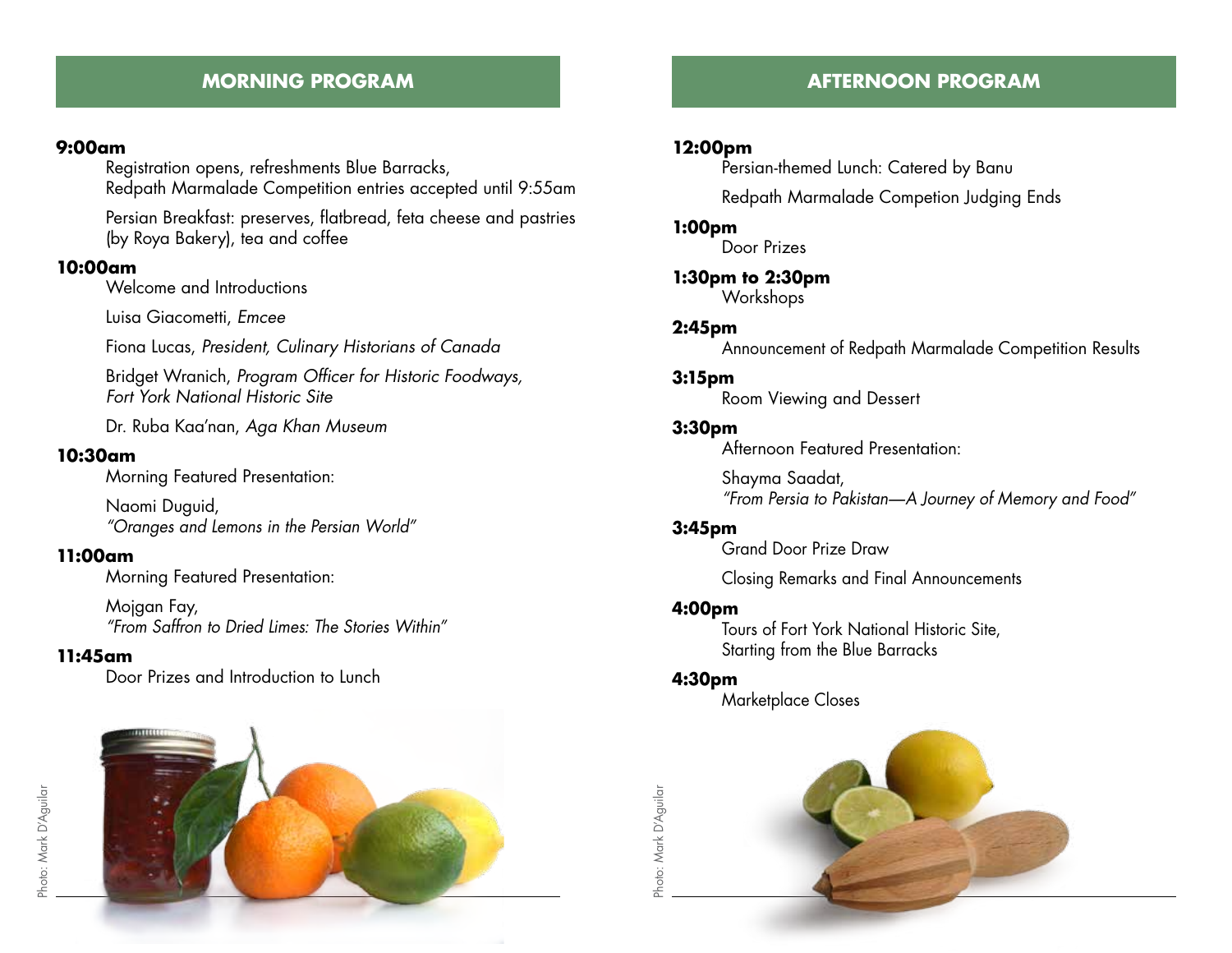#### **Naomi Duguid** *Oranges and Lemons in the Persian World*

Naomi Duguid is a food writer and photographer from Canada. Duguid is based in Toronto and has coauthored six cookbooks, as well as *Burma: Rivers of Flavor* in 2012 which was her first solo publication. Naomi, a traveller, writer, photographer, cook, is often described as a culinary anthropologist. Her next book *Taste of Persia: A Cook's Travels Through Armenia, Azerbaijan, Georgia, Iran, & Kurdistan* will be published in September 2016.

#### **Mojgan Fay** *From Saffron to Dried Limes—The Stories Within*

Mojgan is interested in the stories of food. She recently completed her Masters in Communication and Culture, where she interviewed and cooked with first-generation immigrant mothers in an effort to better understand how recipes help establish our identities and sense of belonging. She is also working on a project to cook her way across Canada. So far, she has travelled through the Atlantic provinces.



#### **Shayma Saddat**

#### *From Persia to Pakistan—A Journey of Memory and Food: Finding my Persian Roots Through Food*

My paternal grandmother was my best friend; I had always heard stories of her Persian ancestry—it was only after I moved to Toronto, when she was long gone, that I started to delve more into the history of her lineage. It was a personal culinary journey, in my kitchen, which led me to her Persian roots.

Shayma Saadat is the founder and author of the award-winning food memoir blog The Spice Spoon, which was ranked among the 50 best food sites globally by Great Britain's newspaper The Independent in 2011. Inspired by Saadat's Pakistani, Afghan and Iranian ancestry, The Spice Spoon focuses on heritage cooking and the rich and diverse cuisine of this region. With each recipe, Saadat relates one of her childhood memories, inviting the reader to reminisce with her about the more carefree days of youth.

Food writing may seem an unlikely calling for a Cambridge-trained economist, but Saadat has always been interested in cooking, experimenting in the kitchen since the age of nine. Several years ago she moved to Toronto after marriage and to bring home to Toronto she turned to food. The Spice Spoon blog was born out of a collection of recipes from her family.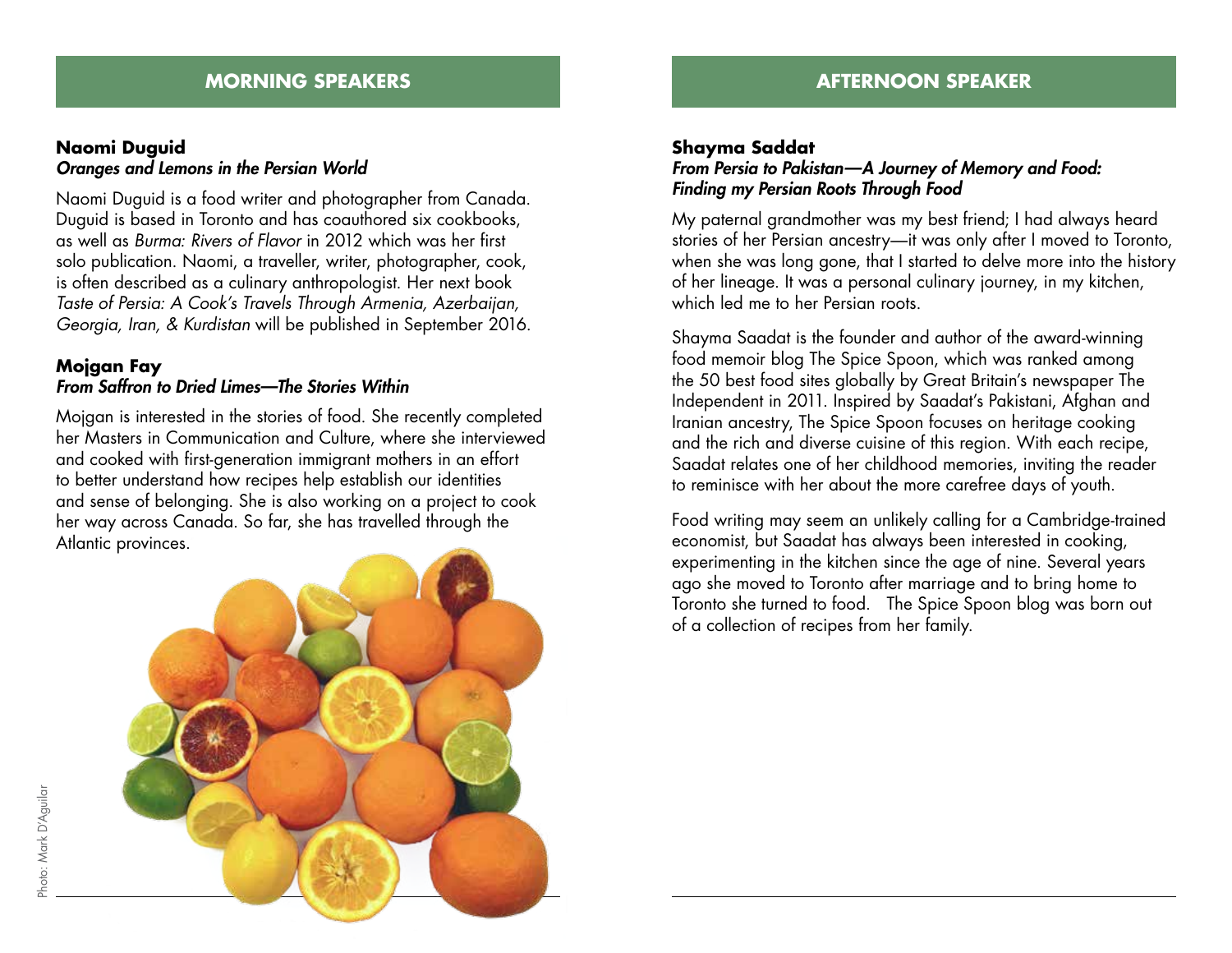#### **BREAKFAST AND DESSERT**

Persian Breakfast Prepared by Fort York Historic Cooks

Pound Cake: Butter, sugar, eggs, flour, brandy, lemon zest from: Charlotte Mason, *The Lady's Assistant,* 1787.

#### **Lemon Butter Tarts:**

Lemon Butter: Butter, sugar, eggs, grated lemon from: Mrs. D. S. Munger, *Home Cook Book,* pg. 246, 1877.

Rich Short Crust: Flour, butter egg yolk, fresh lemon juice from: *Five Roses Cook Book,* pg 72, 1915, facsimile edition



# **Dessert**

Prepared by Fort York Historic Cooks

**English Macaroons:** Almonds, sugar, egg whites, lemon zest from: G.A. Jarrin, *The Italian Confectioner; or complete economy of desserts,* (London: William H. Ainsworth, Old Bond Street), 1827.

**Orange-Flower Ice Cream:** Cream, egg yolks, lemon rind, sugar, orange flower water

from: G.A. Jarrin, *The Italian Confectioner; or complete economy of desserts,* (London: William H. Ainsworth, Old Bond Street), 1827.

Photo: Mark D'AguilarPhoto: Mark D'Aguilar

#### **PERSIAN-THEMED LUNCH**

Lunch Catered by Banu

**Koukou Sabzi:** (vegetarian) Mixed fresh herb soufflé

**Khoresht e Gheymeh:** Braised veal tenderloin and yellow split pea stew with black lime, cinnamon, turmeric, and tomato

**Khoresht e Kangar:** Artichoke, fresh herb and braised beef stew with lemon

**Kashk e Bademjan:** (vegetarian) Roasted eggplant, fried mint, caramelized onion, whey

**Ghafghazi Polo:** (vegetarian) Green bean, carrot, chives, coriander, fenugreek, tomato, saffron basmati rice

**Jewelled Rice with Candied Orange Peel: (vegetarian)** Rice, pistachios, candied orange peel, almonds

*Banu has been serving its own brand of Iranian fare for over a decade, and prides itself on creating a memorable experience for diners. It has had the privilege of being reviewed in The Guardian, New York Times, and National Geographic. Paying homage to the roaring Tehran of the 1970s, the affable Mohyeddin family celebrates their culture and cuisine by making Iran and Iranians a part of Canada's cultural mosaic.*



Photo: Mark D'Aguilar

Photo: Mark D'Aguilar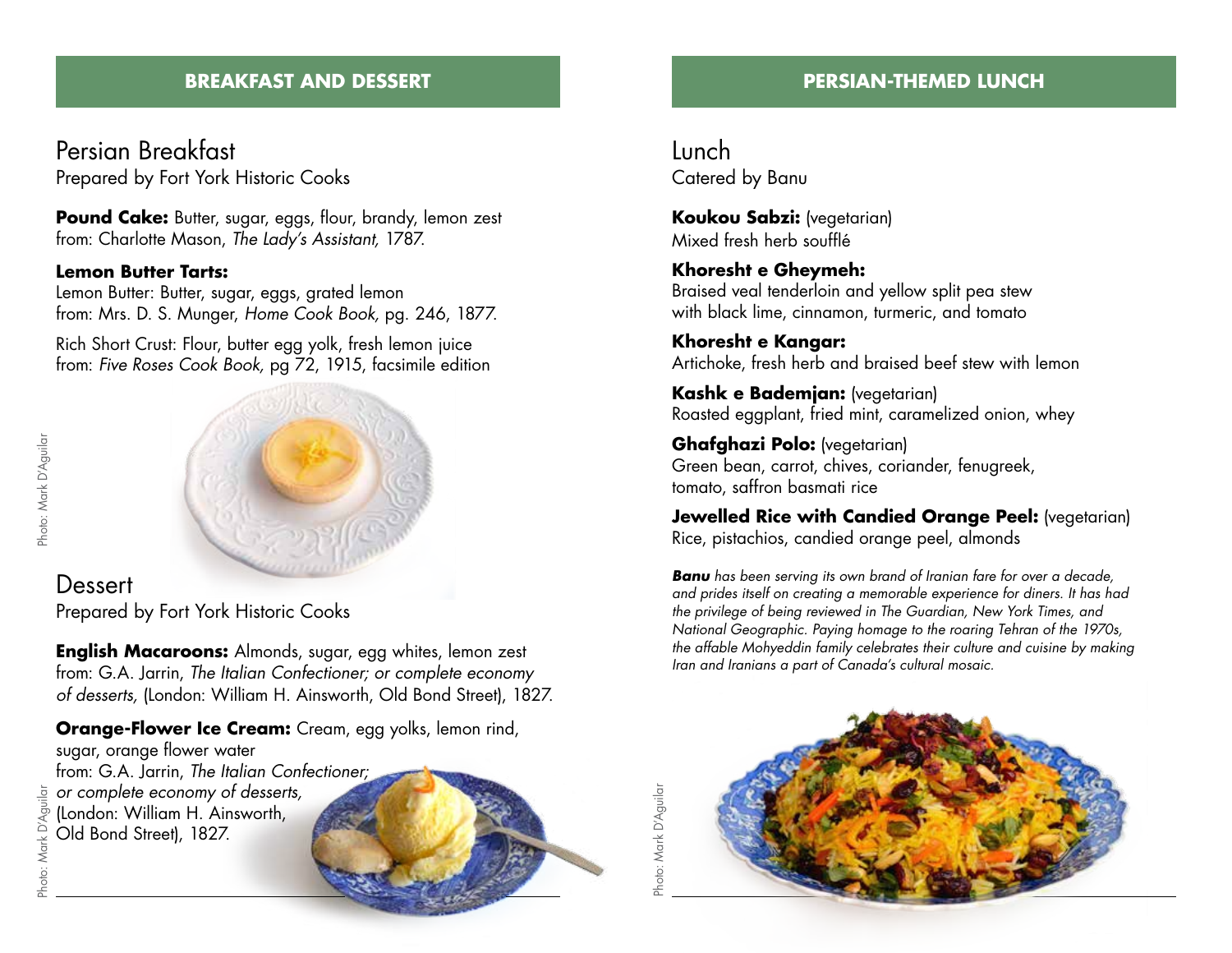#### **WORKSHOP LOCATIONS**

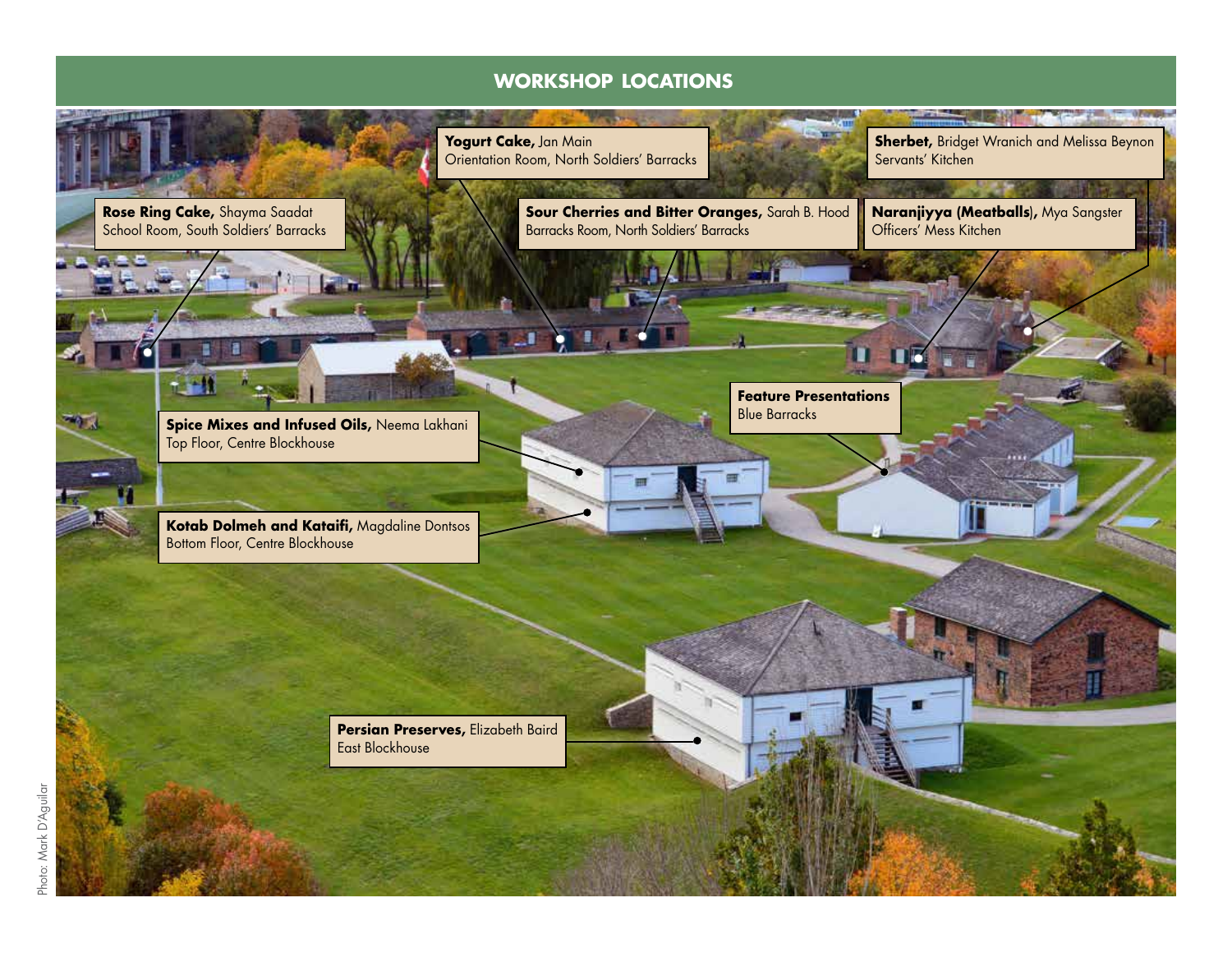#### **MARMALADE AND CITRUS WORKSHOPS**



#### **Kotab Dolmeh with Lentil Filling and Sweet Kataifi: A Savoury and a Sweet Pastry**

Magadaline Dontsos is an experienced pastry chef, sugar artist and college teacher. She is very familiar with the pastry delights that she will be demonstrating. She has chosen a savoury and a sweet pastry that can easily be made at home and samples will be provided



#### **Rose Ring Cake**

Shayma Saadat, award-winning food writer of The Spice Spoon will demonstrate how to make a fragrant Rose Ring cake that workshop participants can sample. Rosewater when used with a delicate hand gives an elegant accent to cakes.





**Sour Cherry and Bitter Orange: The Romance of Persian Fruit Preserves**

Some of the best loved preserving fruits originated on the Persian plateau. They were embraced there centuries ago for the beauty of their flowers and the fragrance of their fruit in the garden. Preserved in sugar, these aromatic fruits offer an intriguing dichotomy of bitterness and sweetness: a poetical metaphor for human life itself.

While researching her preserving book *We Sure Can!,* author Sarah B. Hood was captivated by the Persian preserving tradition. She offers a presentation on some of the long historical background of jams or marmalades in Persia, with recipes for some of the most common preserves (known as moraba) and some of the ways they are traditionally served.

oto: Mark D'Aguilar Photo: Mark D'Aguilar

Photo: Shayma Saadat

Photo: Shayma Saadat

#### **Spice Mixes and Infused Oils**

Neema Lakhani, owner of Celestial Delights, will show you how to mix spices and infuse oils to use in the special dishes that you can make at your home that will add that special flavor and gusto to your meals.

Neema Lakhani, with a passion for food, started Celestial Delights in her small kitchen at home. Family and friends were her first customers and biggest supporters. It soon moved to a larger professional kitchen as the company grew but still producing all natural, gluten free products with no artificial colours and flavours.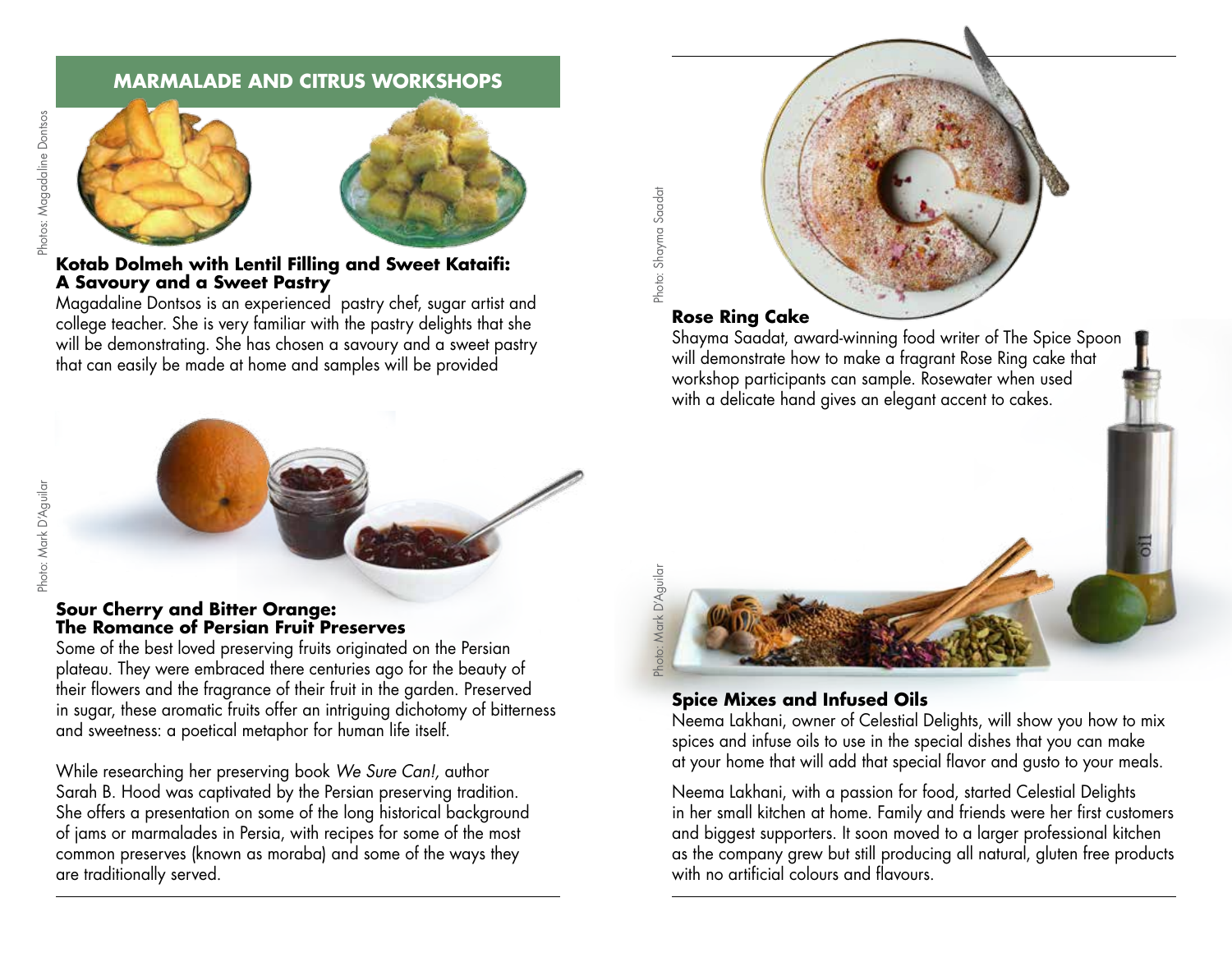#### **Yogurt Cake**

Jan Main, senior baking teacher, published author and caterer, leads this hands-on workshop featuring a traditional Persian version of a pound cake with a lemon-orange glaze.



#### **Persian Preserves**

Join Elizabeth Baird for a workshop making a Persian fruit preserve with oranges. There will be a jar to take home and enjoy for your own Persian breakfast, bakery fresh flatbread, feta cheese, your preserve and a pot of tea with cardamom.



Photo: Melissa Beynon Photo: Melissa Beynor

Photo: Melissa Beynon

Photo: Melissa Beynon



**Naranjiyya: (from naranj meaning sour orange)** 

Mya Sangster and the historic cooks host this workshop in the 1826 Officers' Mess Kitchen and prepare an historic recipe from the 1300's for meatballs made to look like sour oranges. The original recipe is from the *Kitab al Tabikh (The Book of Dishes)* written by a 13th C. scribe usually called al-Baghdadi. It was translated into English, in 1939, by A. J. Arberry and it became known as *A Baghdad Cookery Book.* The manuscript has been newly translated by Charles Perry, an independent scholar and journalist. It was published by Prospect Books in 2005.



#### **Sherbet: A Historical Drink**

*"Give me a sun, I care not how hot, and sherbet, I care not how cool, and my Heaven is as easily made as your Persian's."*  ~Lord Byron, 1813

Prepare this fascinating and refreshing drink using a historic 1769 British recipe as well as Persian Sharbat recipe in the Officers' Mess Servants' Kitchen with Fort York Historic Foodways Program Officers Bridget Wranich and Melissa Beynon.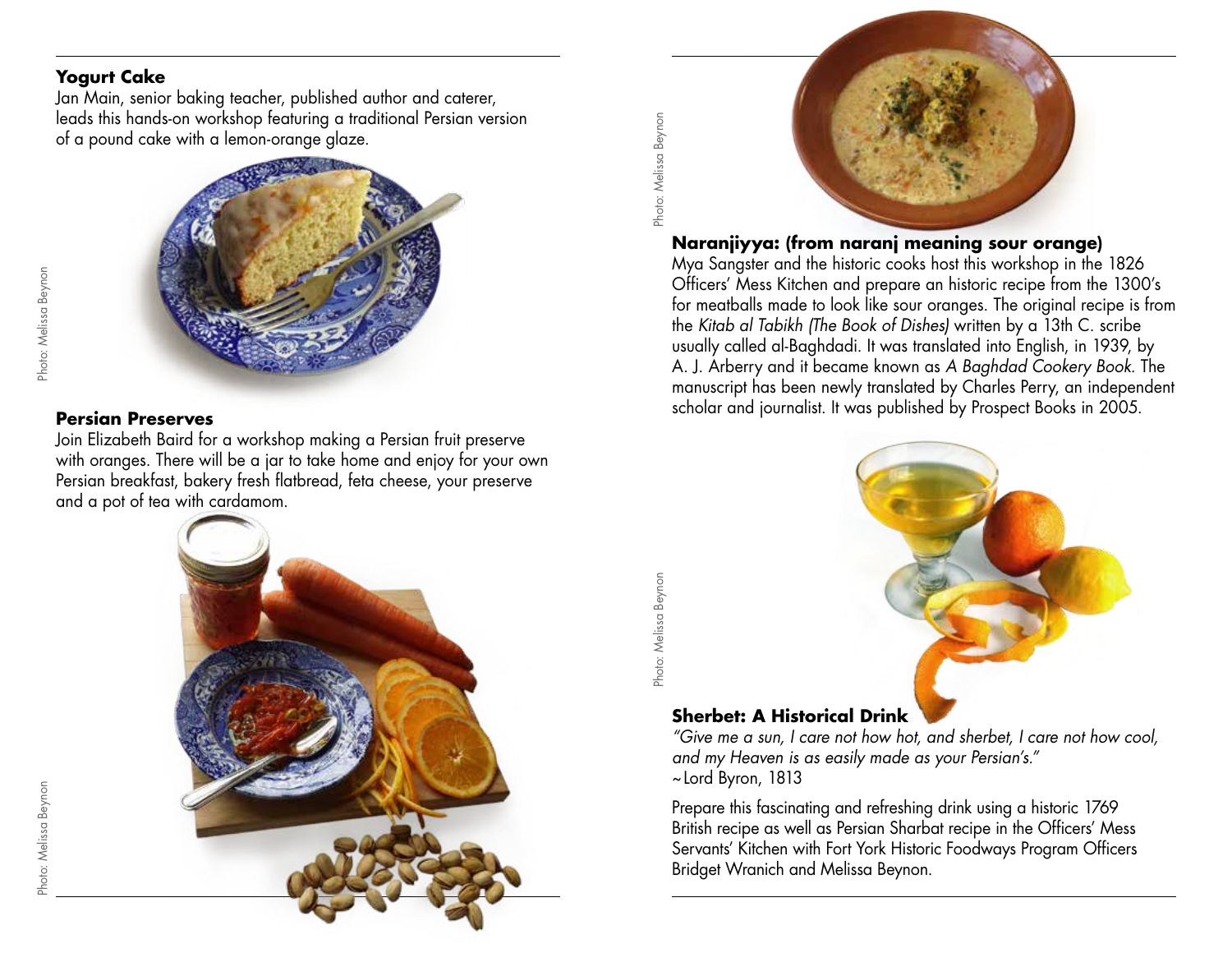

# Four Marmalade Categories

All are welcome to enter!

#### **1. Pure Seville Orange Marmalade**

 Marmalade made exclusively of Seville oranges, or marmalade that includes lemons at a ratio of no more than one lemon per four Seville oranges. Bitter oranges, other than Seville, do not belong in this category.

#### **2. Citrus Marmalade**

 Marmalades made exclusively from other citrus fruit such as oranges, lemons, citron, grapefruit, limes, mandarins, tangerines, clementines, pomelo, oroblanco or Buddha's hand, individually or combined.

#### **3. Preserves with Citrus**

 Any spreadable preserve (conserve, chutney, jam, curd, jelly, marmalade, etc.), with any ingredients whatsoever, as long as at least one citrus fruit is a key component.

#### **4. Baking with Marmalade**

Home-baked goods with marmalade as an important ingredient

 We encourage authentic and Persian-influenced recipes in all of the above categories.

# **MARMALADE COMPETITION Redpath Marmalade Competition Criteria**

### **Pure Seville Marmalade**

Appearance: Attractive colour, clear, little to no foam, few or no bubbles.

Aroma: Pleasing aroma, characteristic of Seville oranges, no off odor.

Taste: Pleasing natural flavour, characteristic of Seville oranges, neither too candy-like nor too bitter, no off taste.

Texture: Set firm enough to hold shape but tender enough to spread. Not rubbery, gummy or syrupy.

Peel: Cut into attractively fine and even pieces, evenly distributed, good proportion of rind to jelly, translucent to clear, tender; not chewy.

#### **Citrus Marmalade**

Appearance, Texture and Peel: As above

Aroma and Taste: Pleasing, balanced, natural, with the presence of all key ingredients being apparent but not overwhelming, no off odor or taste

**Originality** 

#### **Preserves with Citrus**

Appearance: Appropriate to the type of preserve in question. Attractive colour. For jelly, jam, marmalade: clear, little to no foam, few or no bubbles

Aroma and Taste: As above

Texture: Appropriate to the type of preserve in question.

**Originality** 

### **Baking With Marmalade**

Appearance: Pleasing presentation, embellishment, decoration, shape, size, colour and condition of the visible surface.

Taste: Pleasing flavour appropriate to the type of product in question, pleasing harmony of citrus with other flavours, no off taste.

Texture: Good grain, crumb or crust texture appropriate to the type of product in question. Good distribution and texture of any nuts, raisins, peel, pleasing texture of any filling, icing, etc. Good mouth feel.

Marmalade Content: Marmalade flavour, aroma clearly apparent.

**Originality**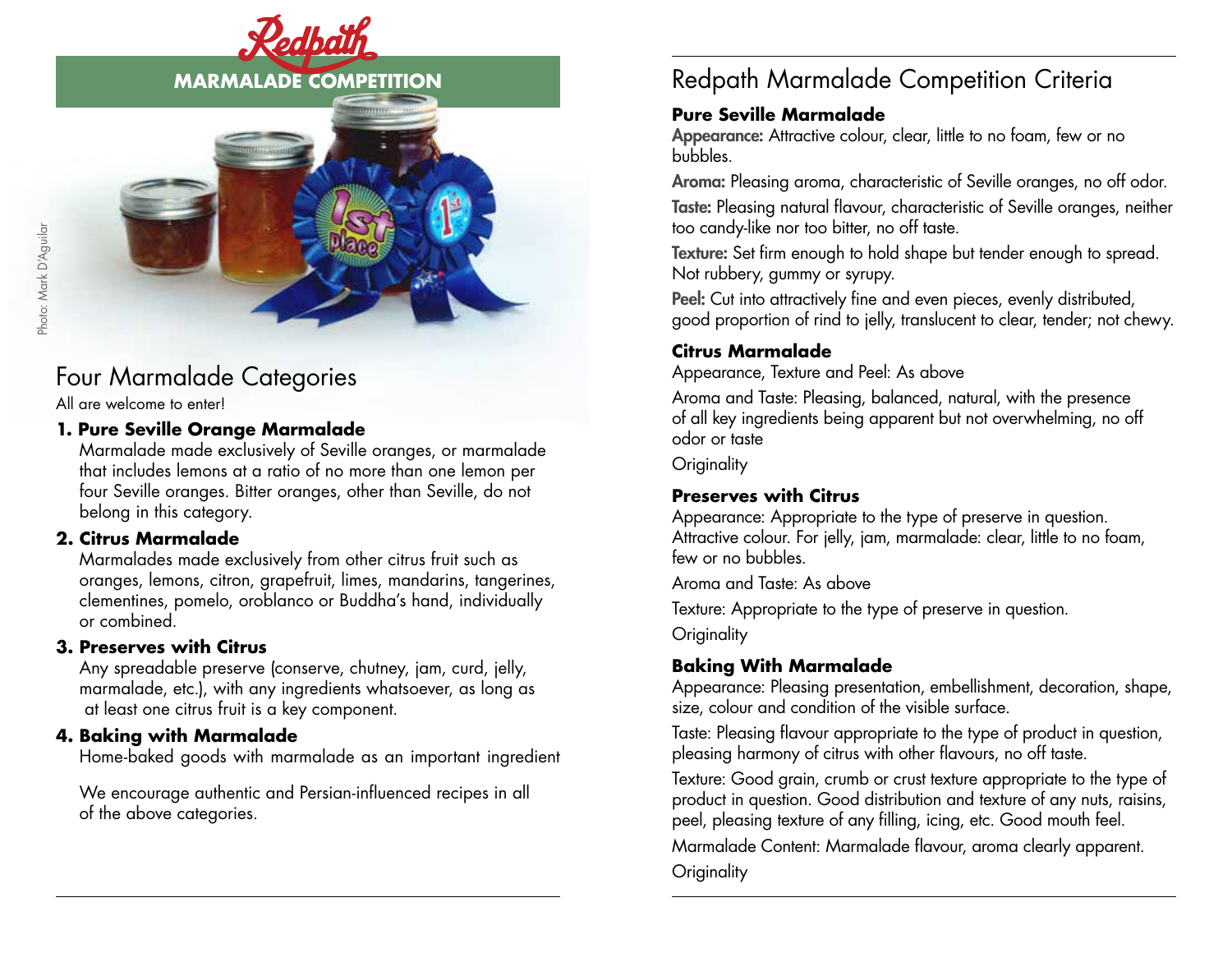

#### **MARMALADE COMPETITION JUDGES**

#### **Pure Seville Orange Marmalade**

**Christine Manning** is a returning judge and owner of Manning Canning, an award-winning food producer. She has been chosen as one of the Top 5 Preserves To Try by *Toronto Life*, selected by the LCBO as a "Must have". She received Bronze medals at the World's Original Marmalade Awards for her Pure Seville Orange Marmalade (2014) and Ginger Grapefruit (2015).

**@manningcanning (\*\*** @manningcanning (\* /manningcanning

**Yvonne Tremblay,** five-time Grand Champion Jam & Jelly Maker (The Royal Agricultural Winter Fair), is the author of *Prizewinning Preserves, 250 Home Preserving Favorites and Thyme in the Kitchen—Cooking with Fresh Herbs*. QUISINE—Food, Marketing & Nutrition, is a professional recipe developer, food stylist and television spokesperson. She even likes to put herbs in her preserves.

#### yvonnetremblay.com

**CO** @yvonnetremblay **CO** /Yvonne Tremblay

#### **Citrus Marmalade**

**Dana McCauley** is a seasoned food marketing executive with a track record of taking food products from concept to shelf. By day she is the executive Director of Food Starter, a not-for-profit offering early stage food processors training, production space and a supportive community.

By night, she's the lead trend tracker at **Food Trends TV** on  $\frac{1}{\text{Table}}$ 

#### danamccauley.com

@DanaMcCauley @EverydayInnovator

**Emily Richards** is a highly experienced and well-regarded Professional Home Economist. She has an extensive know-how in the food Industry which is strengthened with her Bachelor of Science, Home Economics specializing in Food and Nutrition. Emily has authored and co-authored many cookbooks and continues to create recipes for notable magazines, newspapers and companies. Emily's newest cookbook shares her family's Italian culture.

emilyrichardscooks.ca

@ERiscooking



#### **Preserves with Citrus**

**Alison Fryer** was a fixture at the helm of the seminal The Cookbook Store for over 30 years. Since the store's closure in 2014, Alison has been teaching at culinary schools, on the lookout for the next wave of culinary talent. A longtime judge of major international cookbook awards.







**Robert Henderson** is the 2015 Grand Champion Jam & Jelly Maker and First Place winner in Heritage Jams (Royal Agricultural Winter Fair). Owner of Henderson Farms, on Wolfe Island, he has been making and selling 50 different flavours for 30 years. He sells at the Kingston Farmers Market 3 days a week for over 25 years and doing juried craft shows in: Ontario, One of a Kind; Quebec, Salon des métiers d'art; and Vancouver, One of a Kind.

#### hendersonfarms.on.ca



#### **Baking with Marmalade**

**Pastry Chef Kyla Eaglesham** is Owner of Madeleines (a Bespoke Pastry Production Kitchen in Toronto) who epitomizes living the dream in the Culinary Industry. Veteran Cafe Owner, CBC Pastry Chef Expert, Recipe Developer and Brand Ambassador, she lives and breathes sugar! Food is the medium to express her passion for Art and Science and she immerses herself in the experiences of others by sharing ideas and simply enjoying food!





@madeleinescherrypieandicecream

**MaryCatherine Anderson** is a culinary instructor and freelance chef in Toronto. She has been teaching preserving, as well as other courses, at St. Lawrence Market, for Aphrodite Cooks, Nella Cucina, The LCBO and the TDSB.



@mc\_cooks @mc\_cooks

Photo: Mark D'AguilarPhoto: Mark D'Aguilar